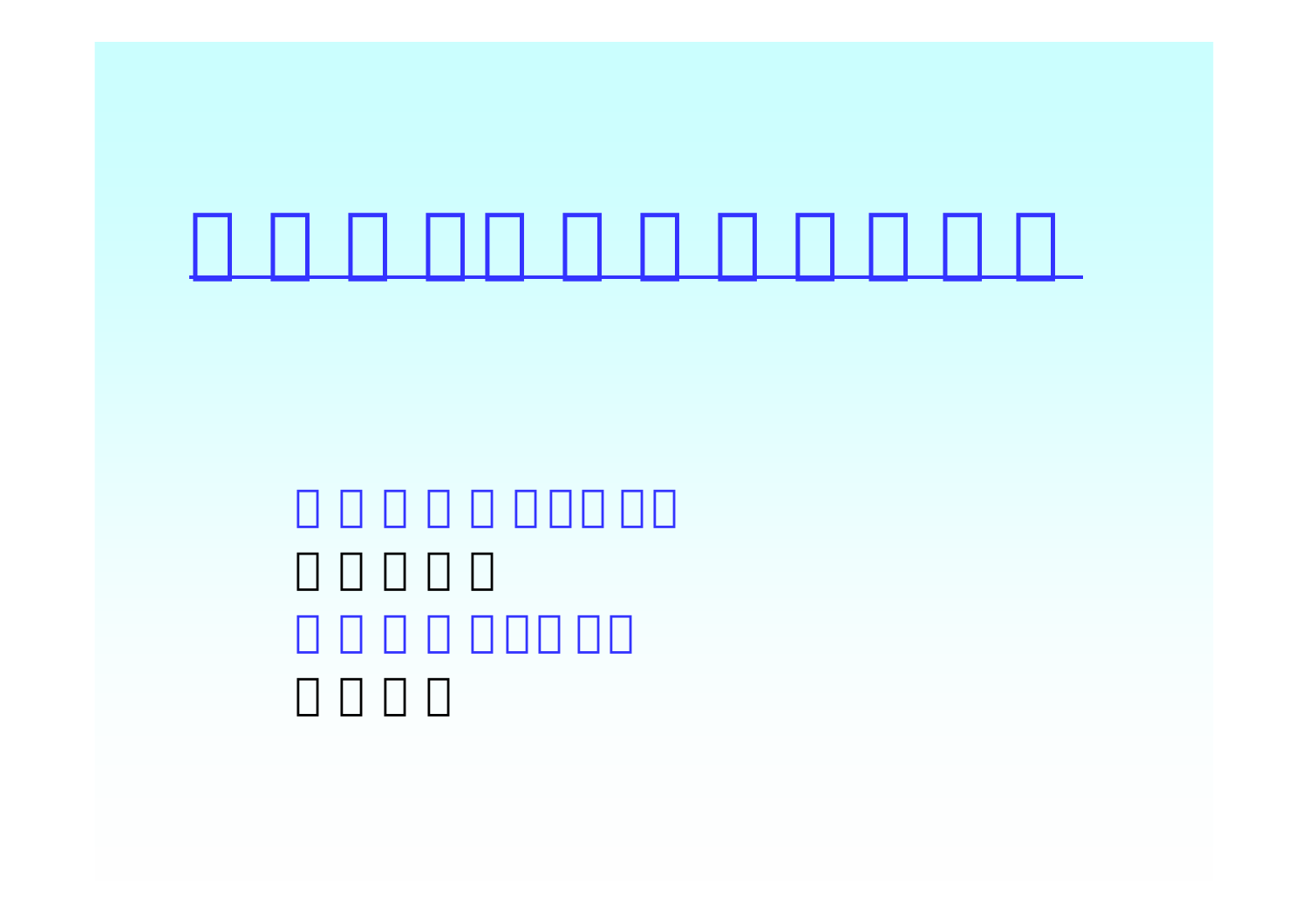## DM (non DM )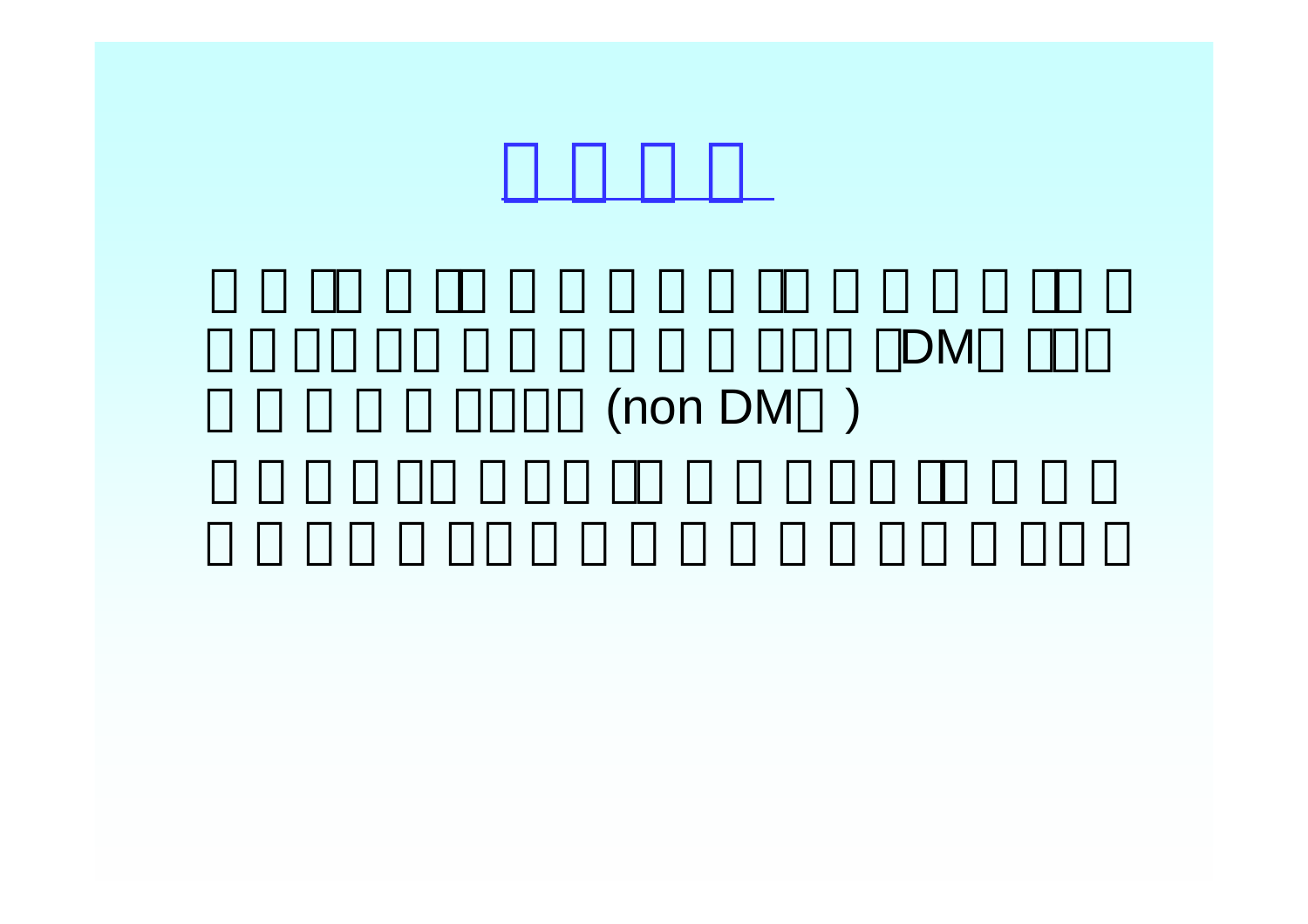## CCA measurement and Elasticity measurements

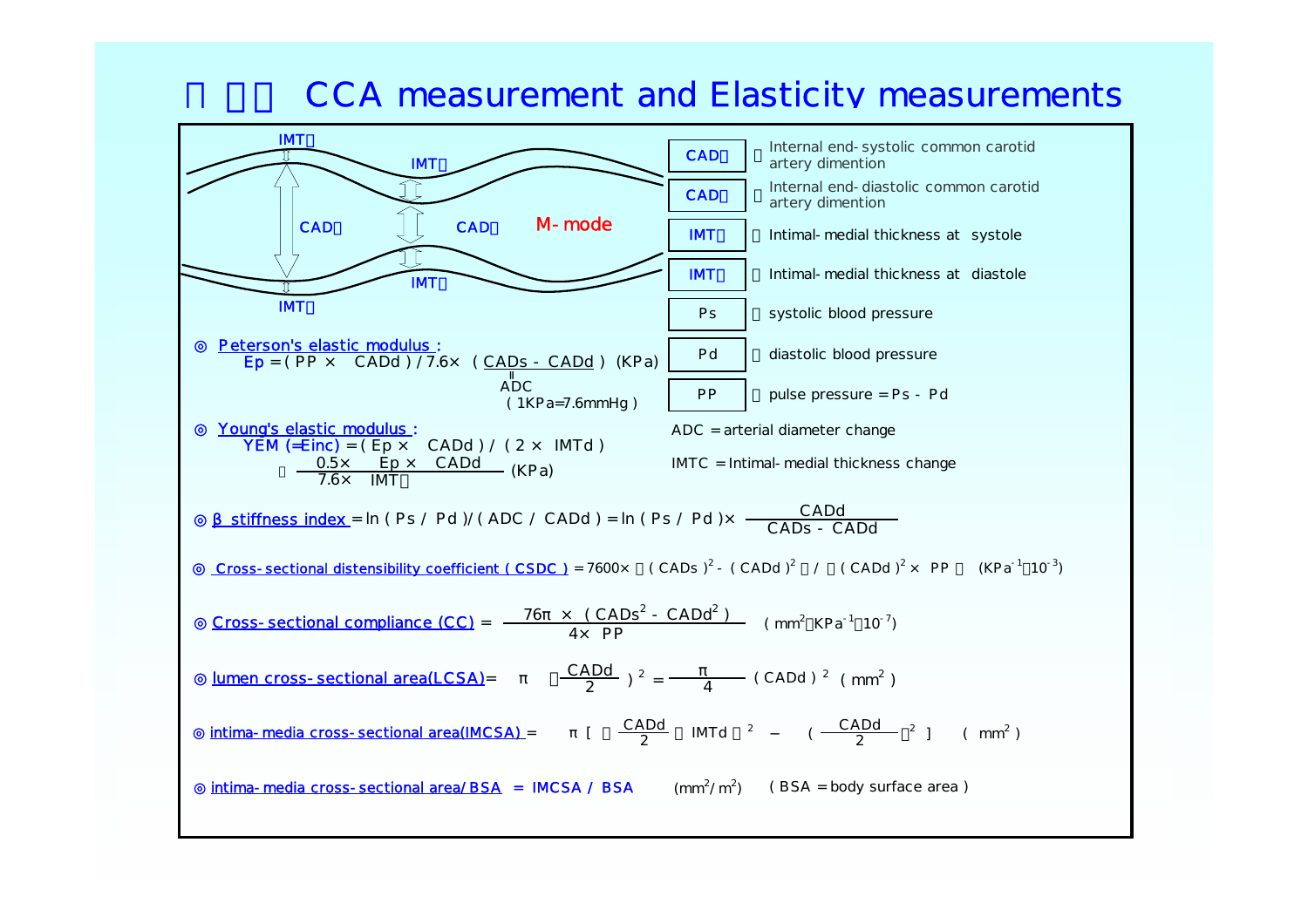

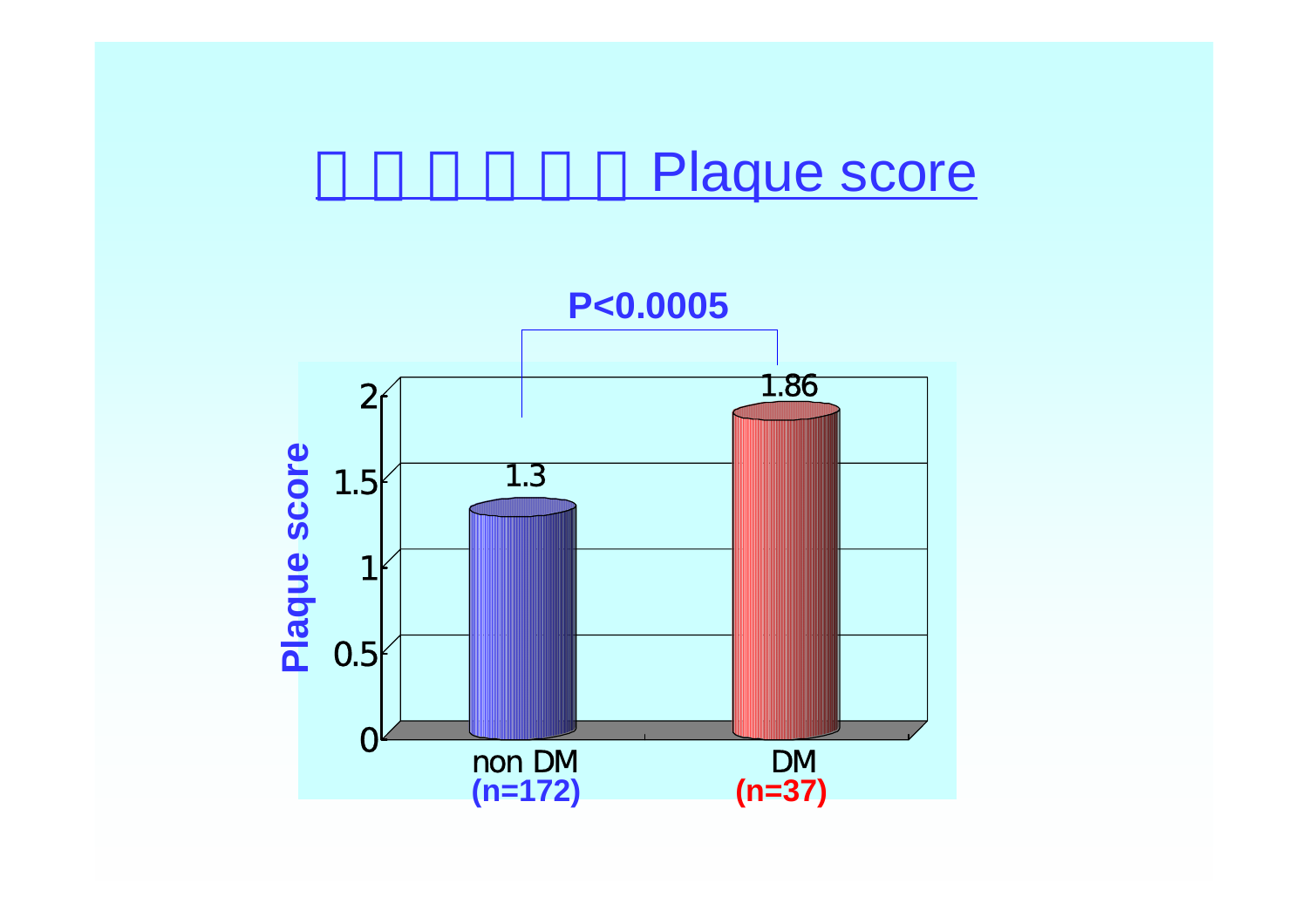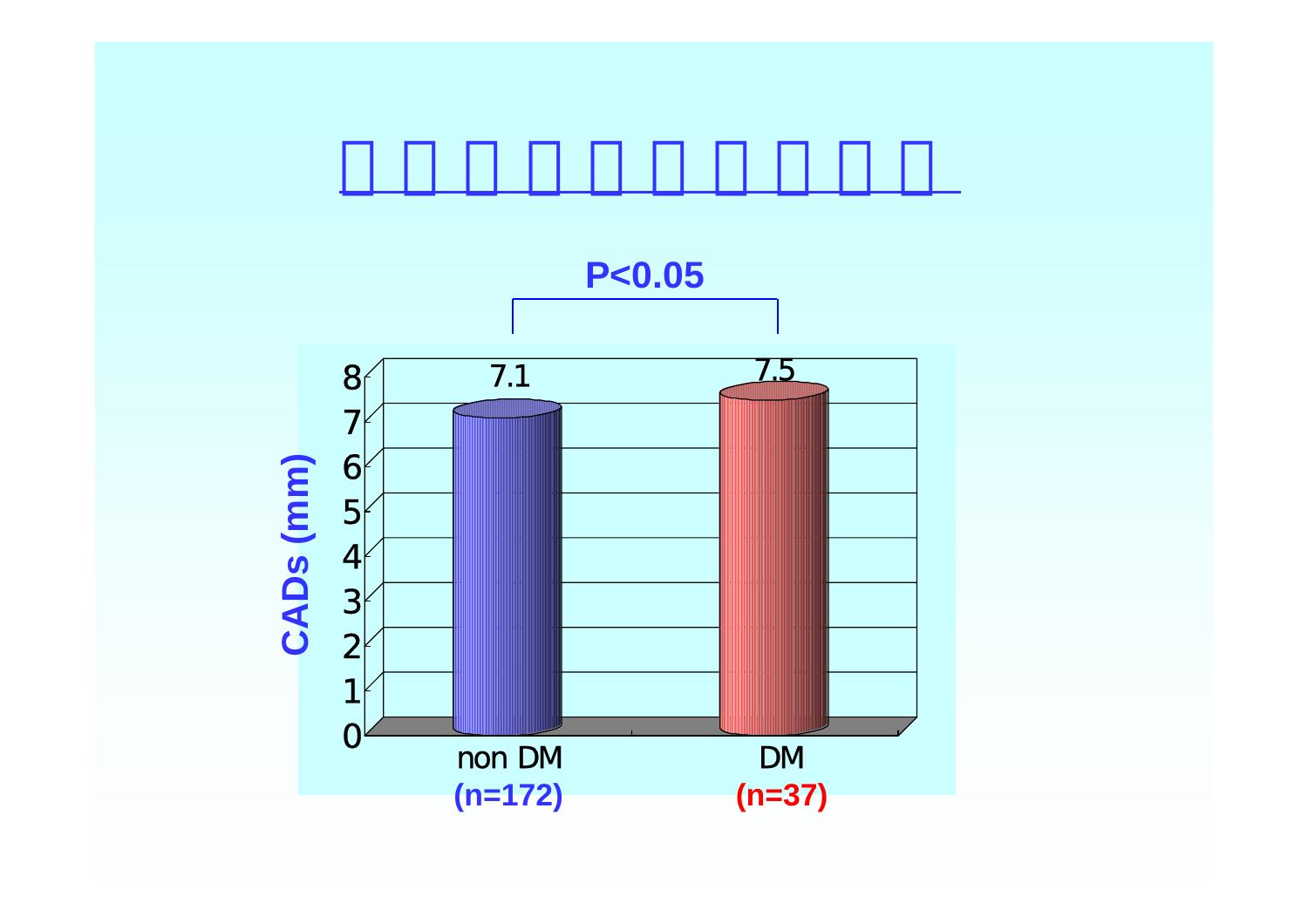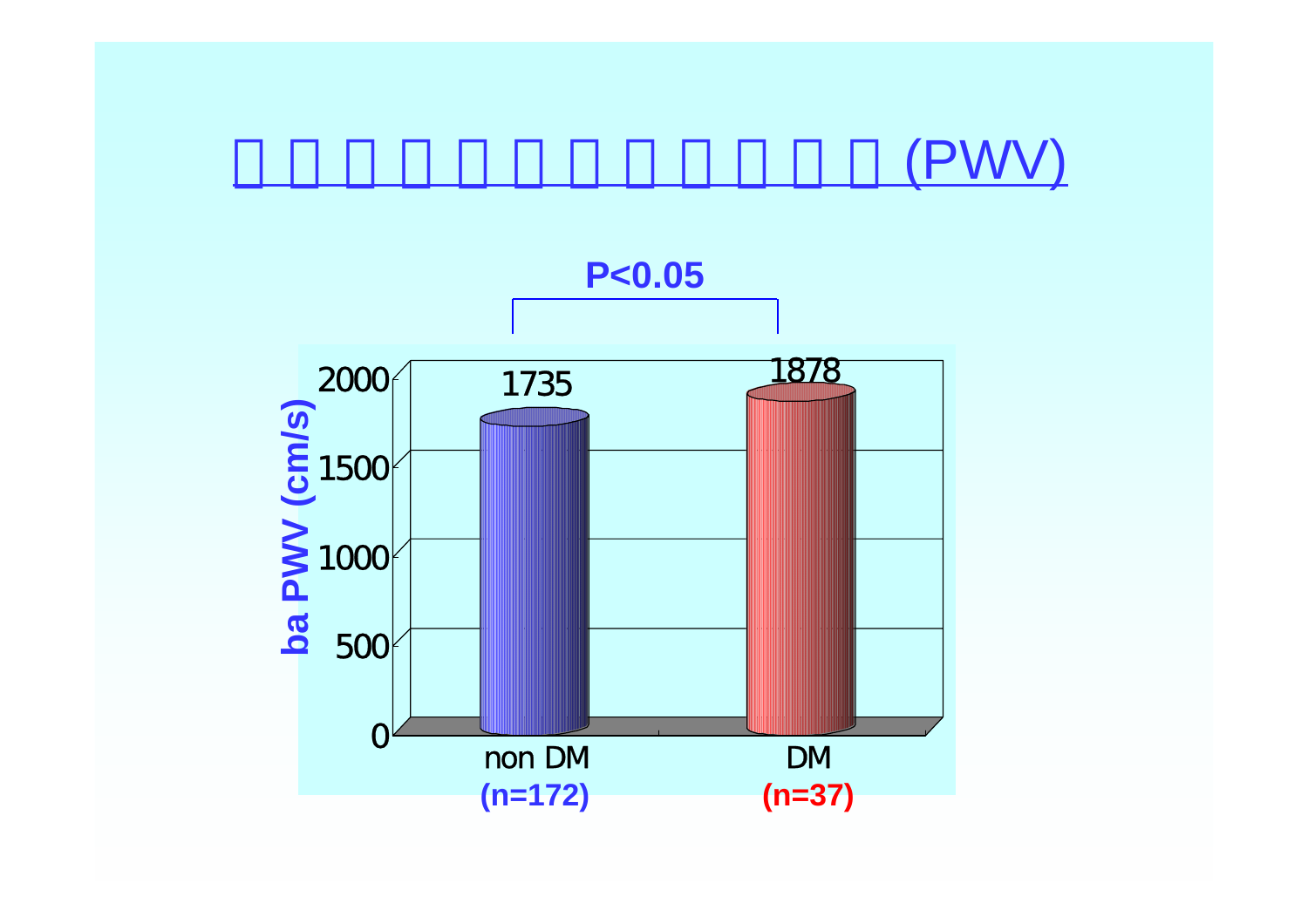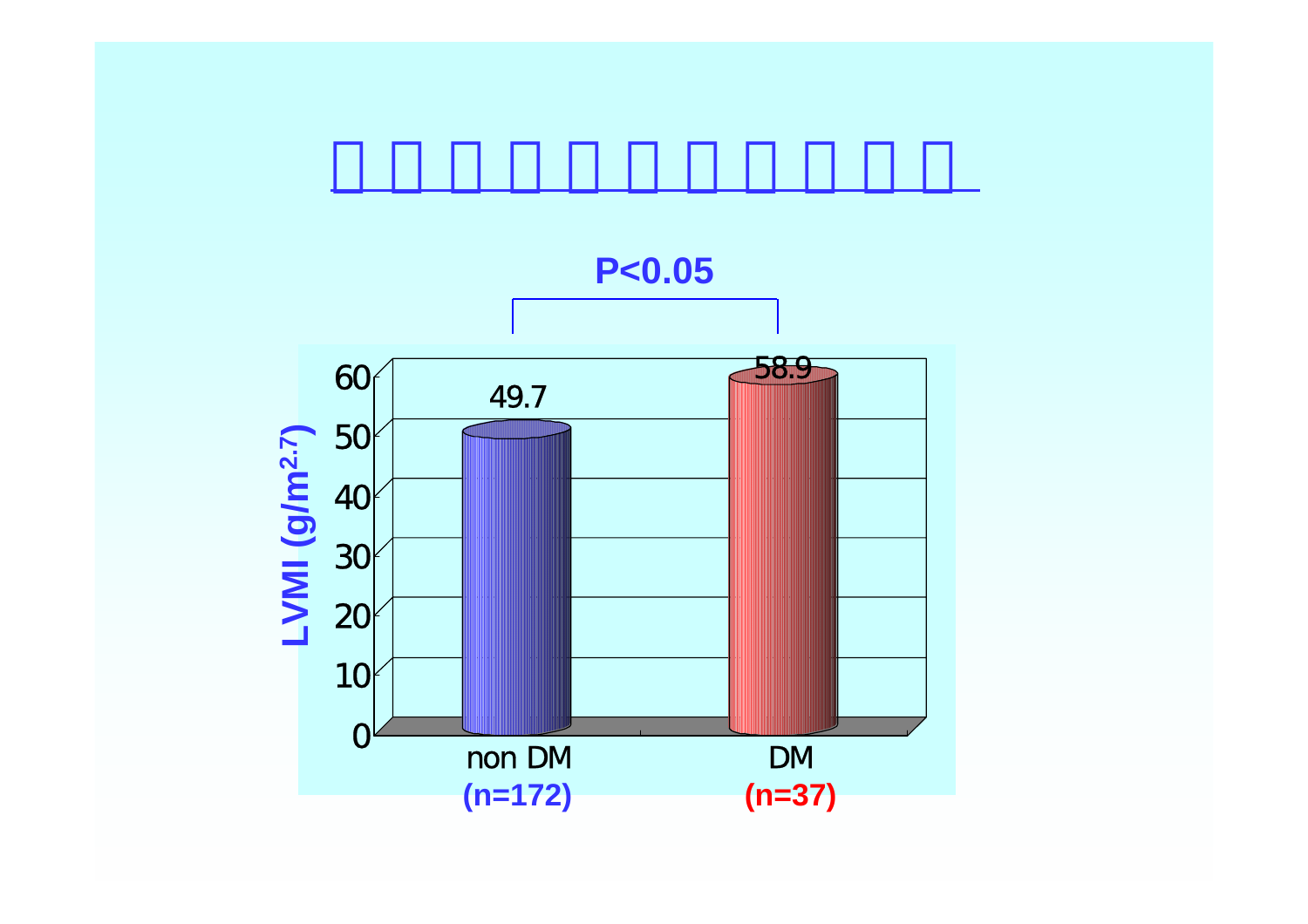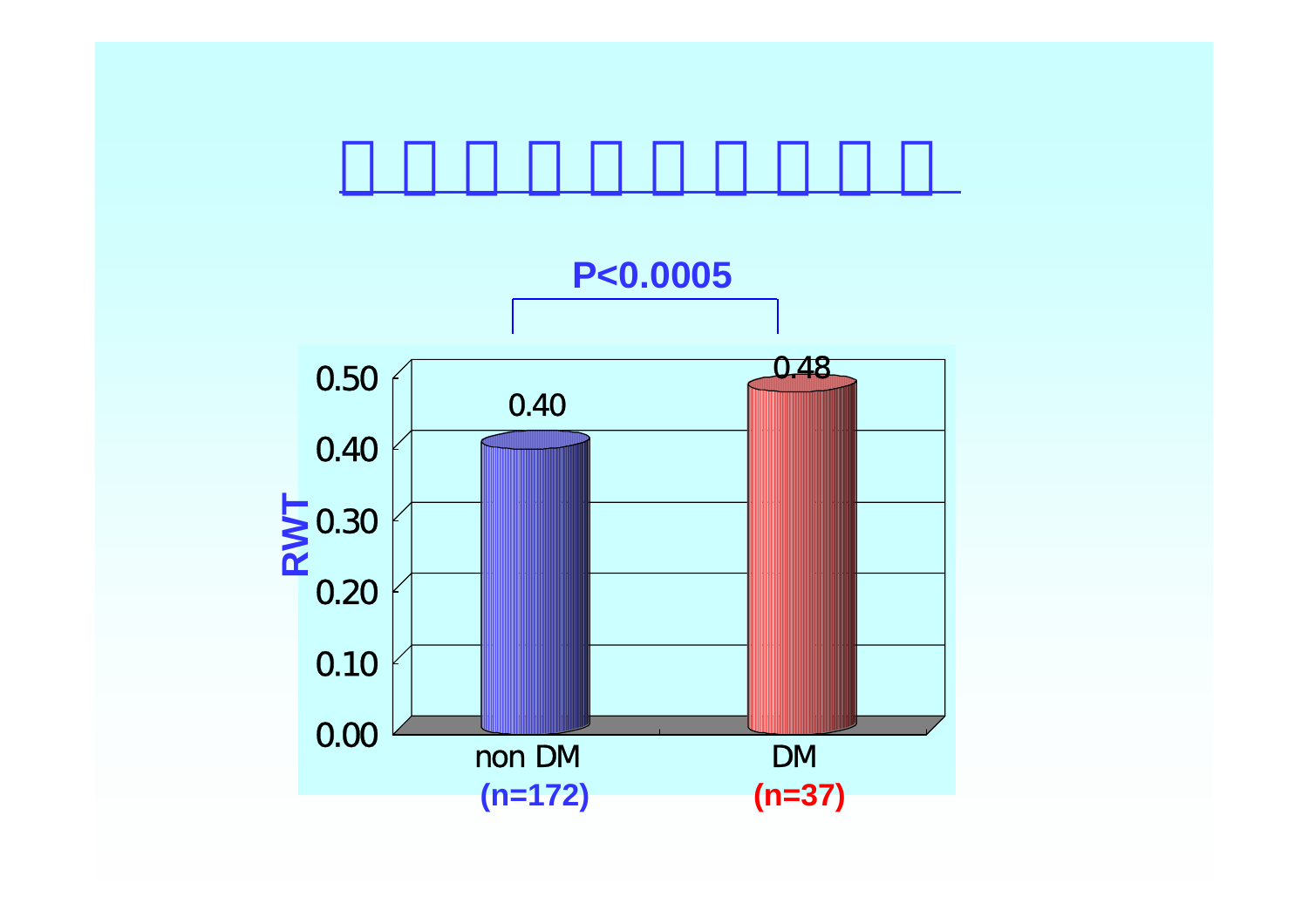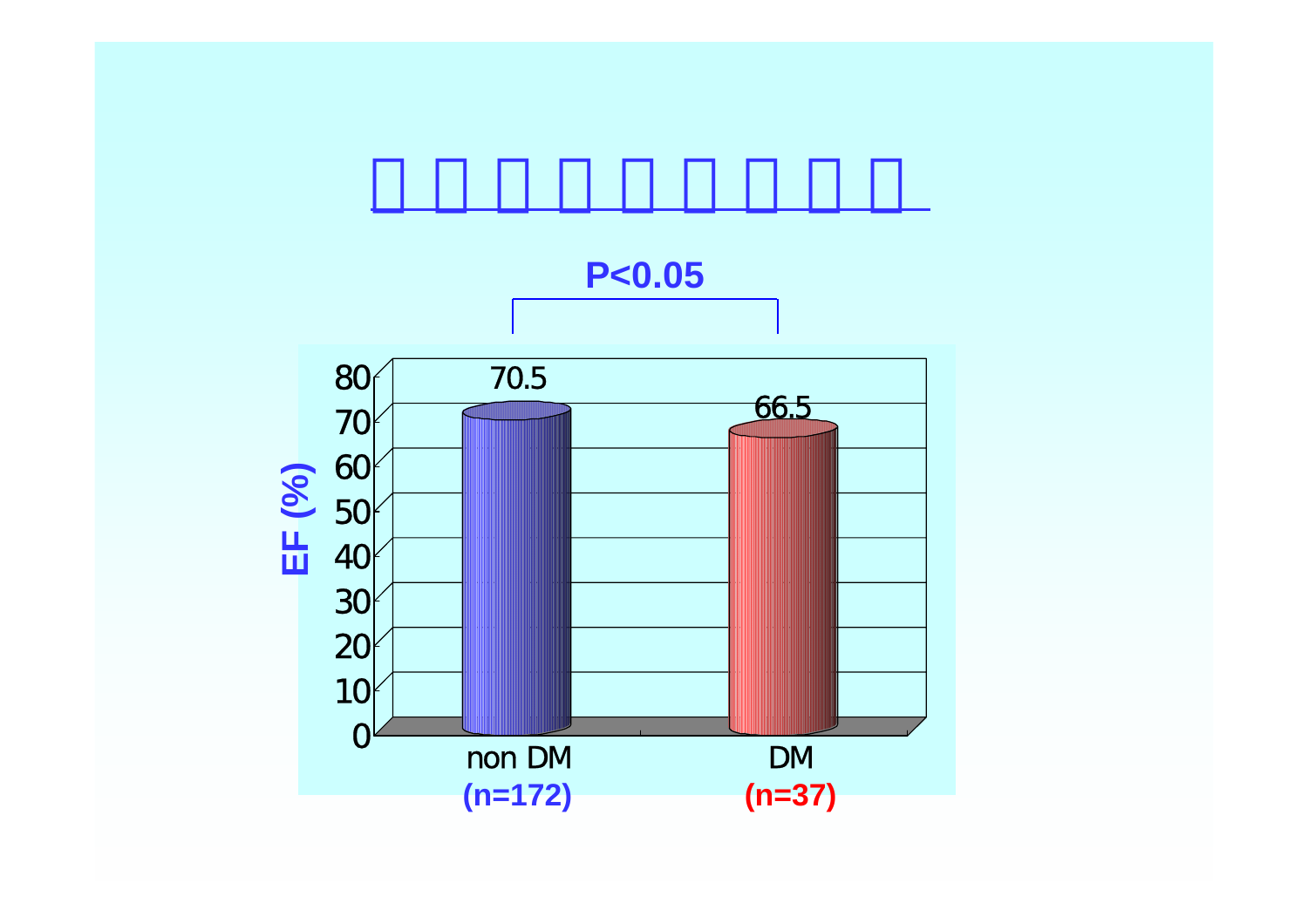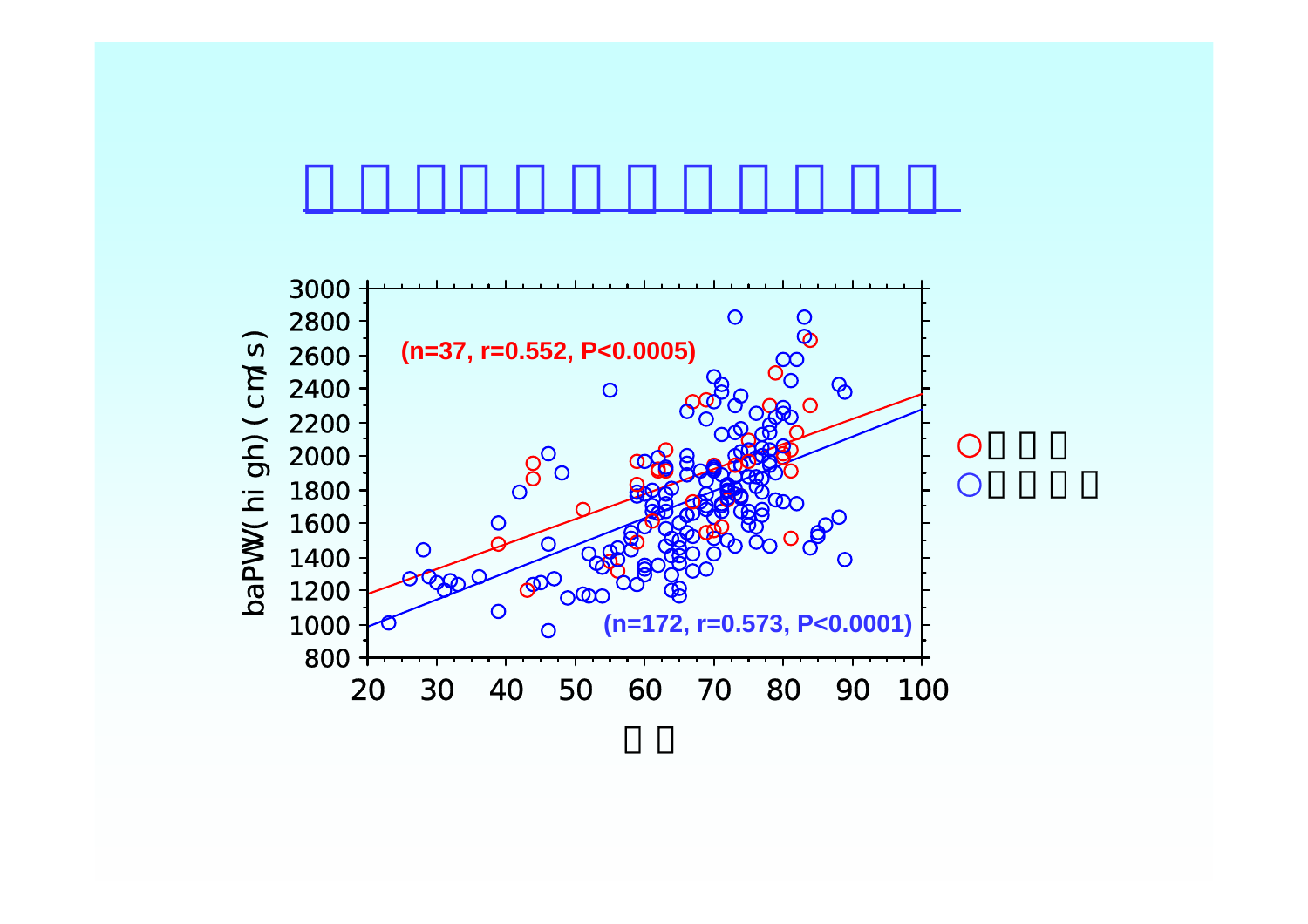## IMT

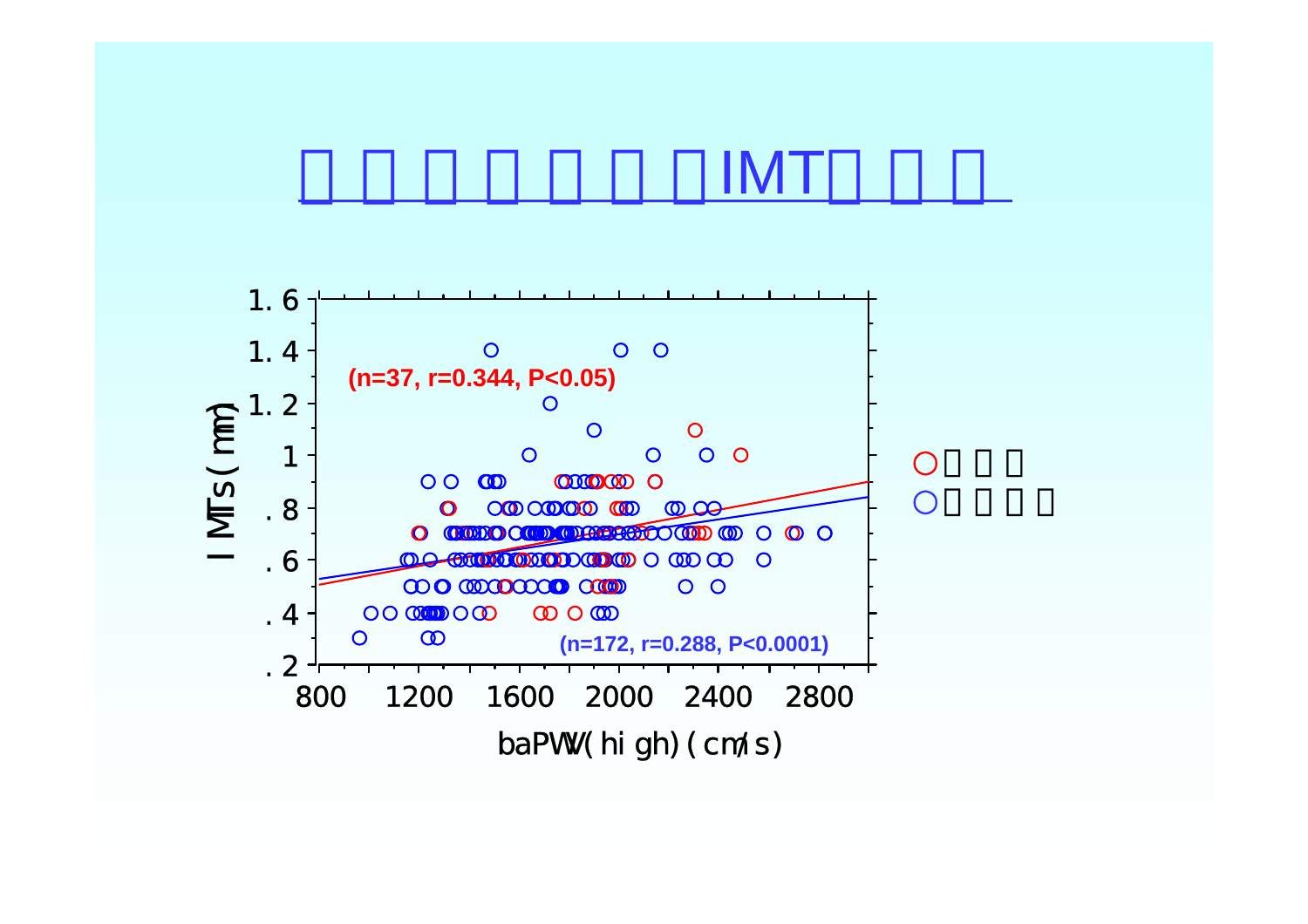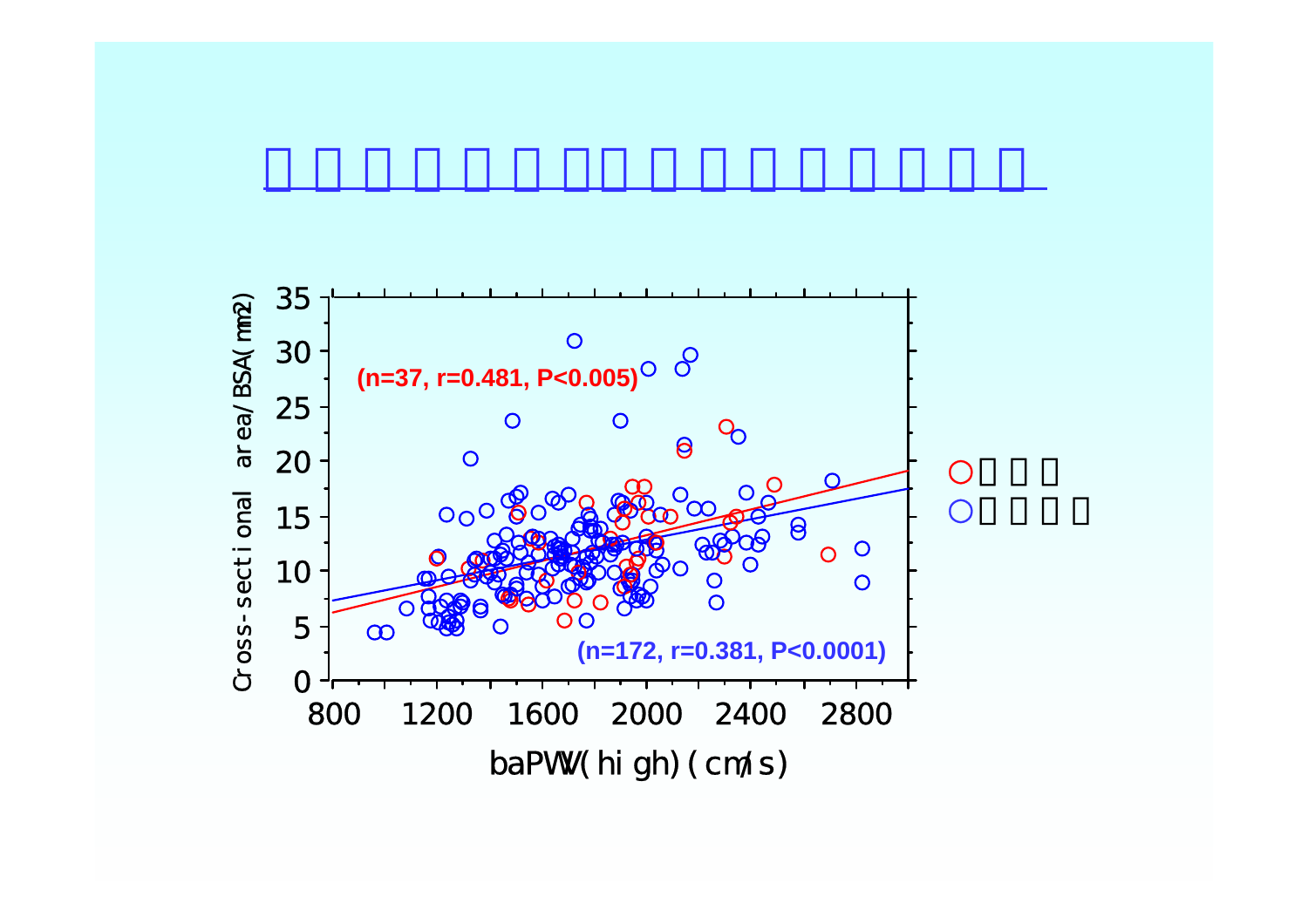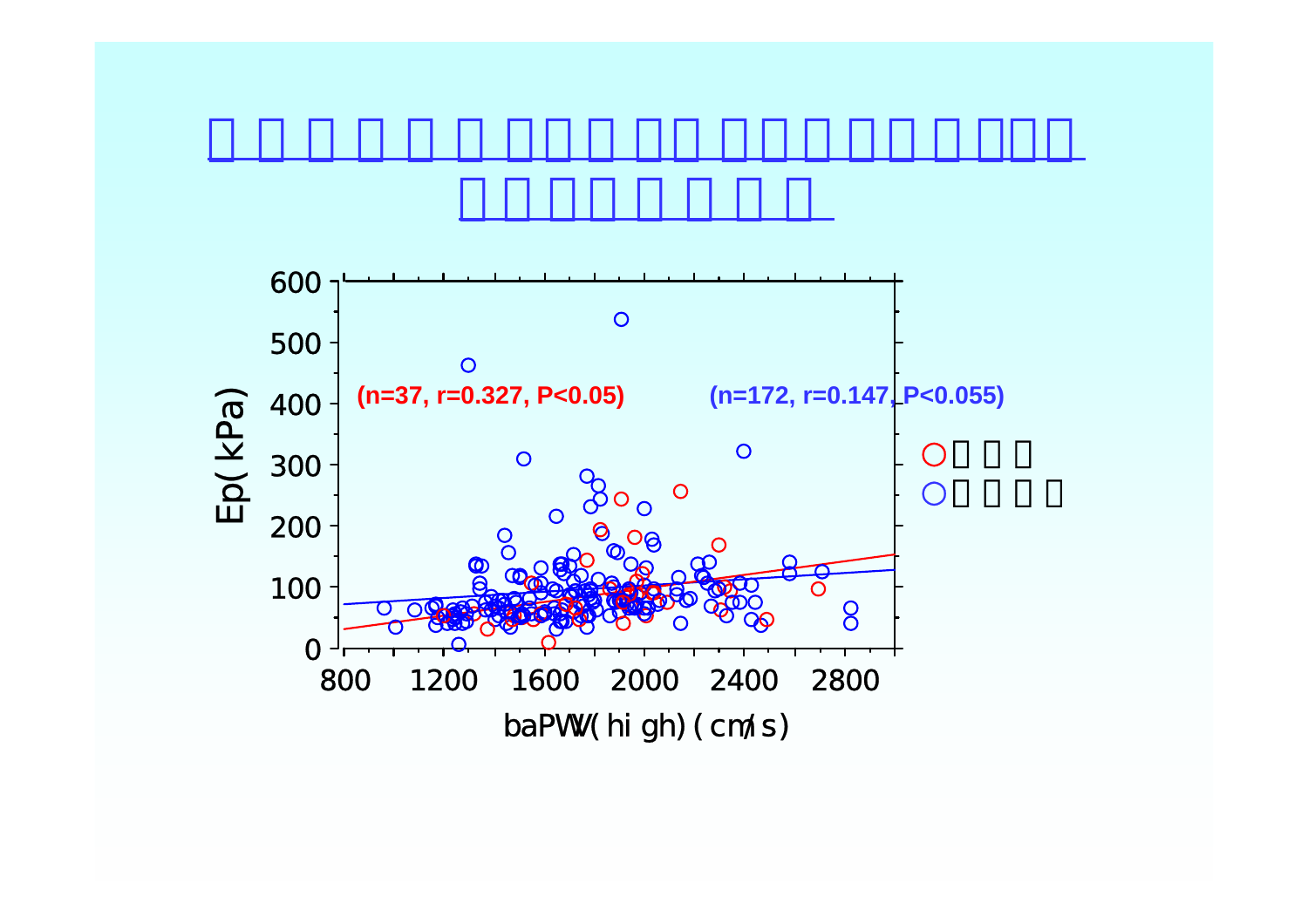![](_page_13_Figure_0.jpeg)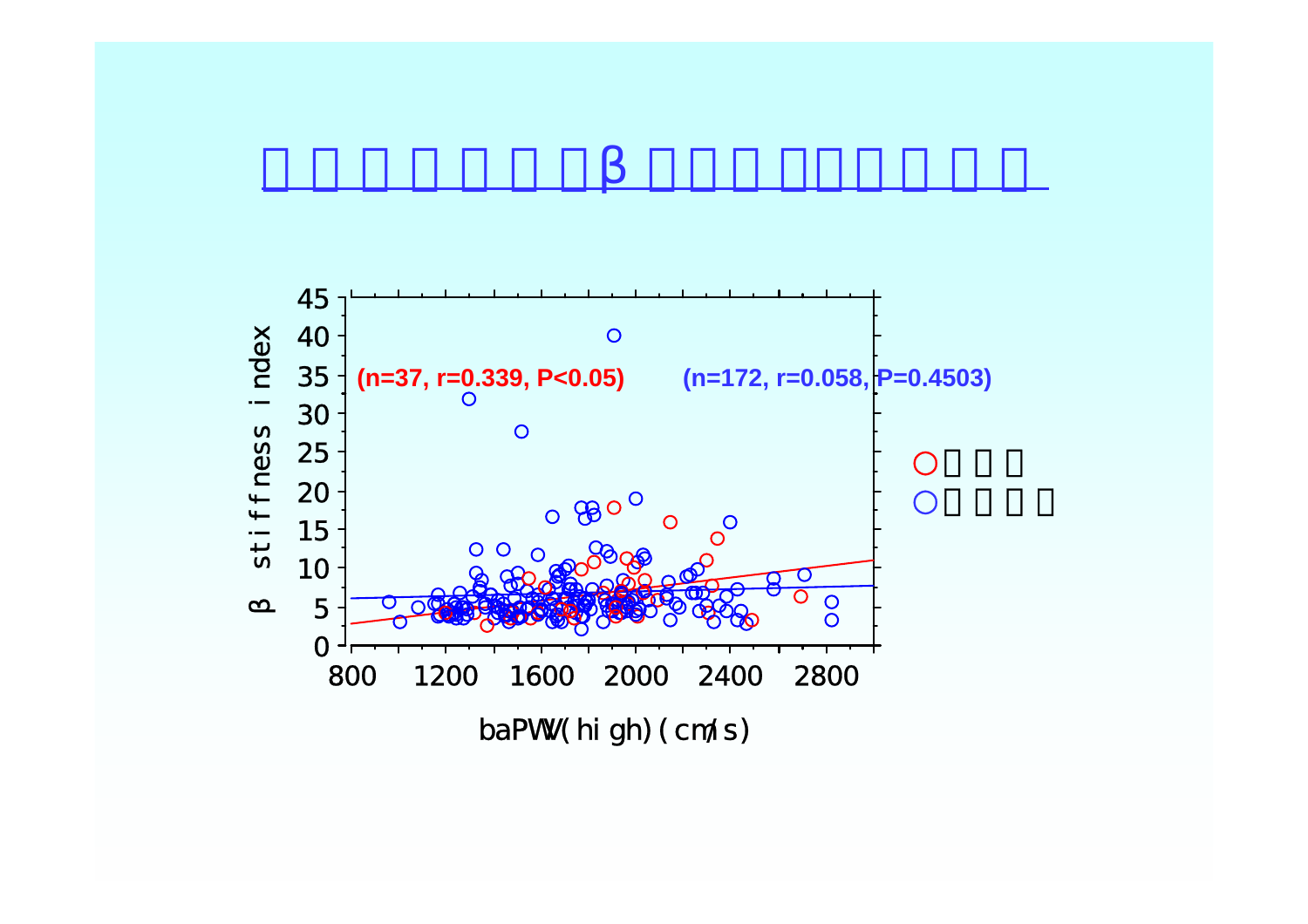![](_page_14_Figure_0.jpeg)